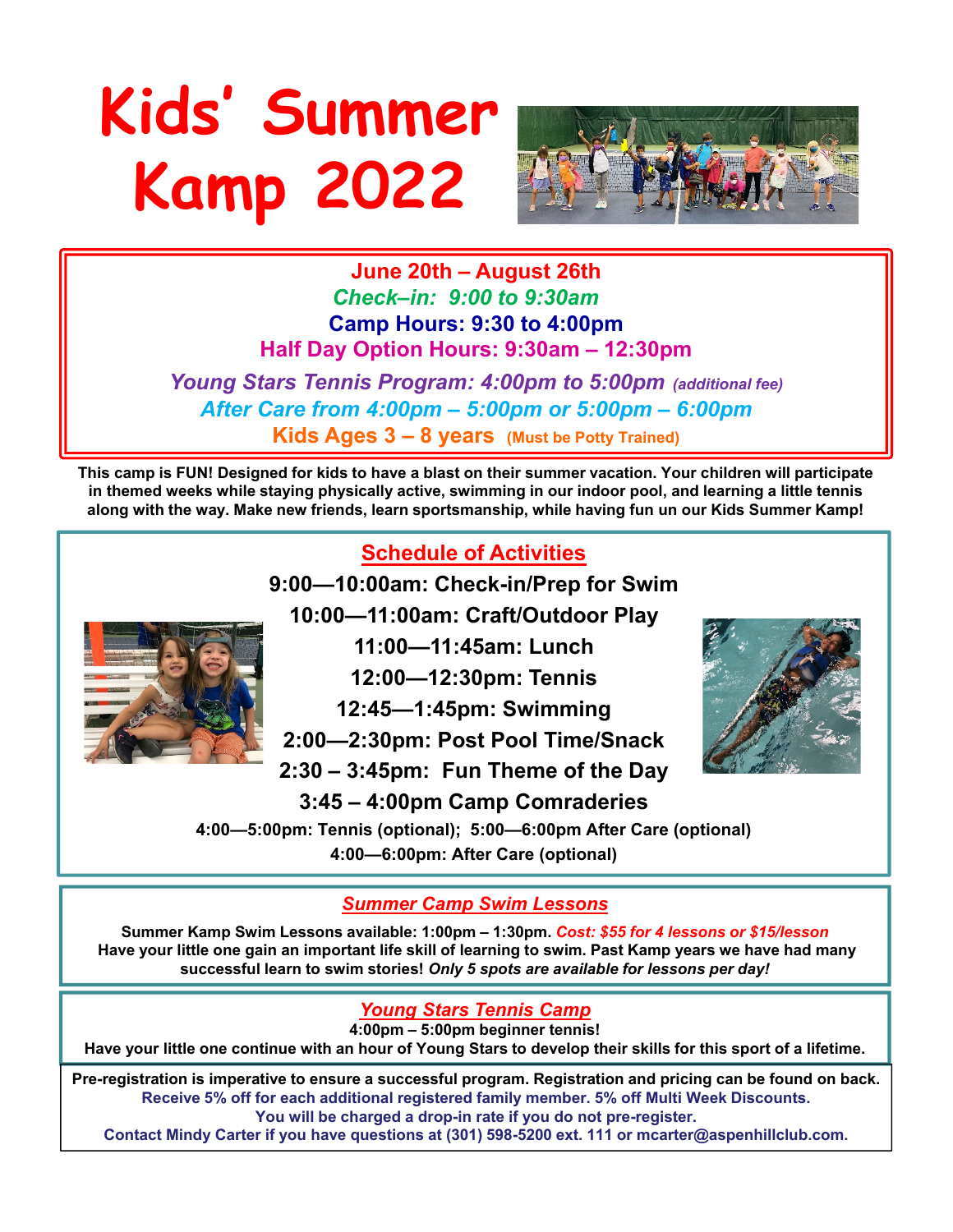### **KIDS SUMMER KAMP REGISTRATION**

|                                                    | KIDS SUMMER KAMP REGISTRATION |            | <b>Cancellations, Withdrawals</b>                                                                 |
|----------------------------------------------------|-------------------------------|------------|---------------------------------------------------------------------------------------------------|
| Parent's Name:                                     |                               | Date:      | and No Shows: Cancellations<br>and withdrawals must be                                            |
| 1 <sup>st</sup> Child's Name:                      |                               | Birthdate: | received in writing prior to the<br>start of the week that you<br>registered and are subject to a |
| 2 <sup>nd</sup> Child's Name:                      |                               | Birthdate: | 25% cancellation fee. No<br>Shows are subject to a 75%                                            |
| 3 <sup>rd</sup> Child's Name:                      |                               | Birthdate: | cancellation fee.                                                                                 |
| Address:                                           |                               |            | Behavior: Any child, who<br>behaves in a disruptive manner                                        |
| $Phone# (W)$ (H)                                   |                               | (C)        | and/or in a manner that limits<br>other students' enjoyment of the                                |
| Email:                                             |                               |            | program, will be subject to<br>expulsion without a refund.                                        |
| Contact in Case of Emergency:<br>Name: <b>Name</b> | Relationship:                 |            | Phone:#                                                                                           |

Allergies that we should be concerned about – please fill out N/A if none.

Please check all the weeks that you would like your child/*ren* to attend. If you have a special request for specific days please note that in the section below: *\_\_\_\_\_\_\_\_\_\_\_\_\_\_\_\_\_\_\_\_\_\_\_\_\_\_\_\_\_\_\_\_\_\_\_\_\_\_\_*

*\_\_\_\_\_\_\_\_\_\_\_\_\_\_\_\_\_\_\_\_\_\_\_\_\_\_\_\_\_\_\_\_\_\_\_\_\_\_\_*

\_\_\_*June 20 – 24 \_\_\_June 27 – July 1 \_\_\_July 5 - 8 (No Kamp July 4) \_\_\_July 11 – 15 \_\_\_July 18 – 22 \_\_\_July 25 – 29*

*\_\_\_August 1 - 5 \_\_\_August 8 - 12 \_\_\_August 15 – 19 \_\_\_August 22 – 26*

| <b>Full Day Options</b><br>and Cost |                                   | <b>Full Day with Young</b><br><b>Stars Options and Cost</b> |              | <b>Half Day Options</b><br>and Cost |                   | <b>Before/After Care Options</b><br>and Costs |                                   |       |              |                                                                   |             |
|-------------------------------------|-----------------------------------|-------------------------------------------------------------|--------------|-------------------------------------|-------------------|-----------------------------------------------|-----------------------------------|-------|--------------|-------------------------------------------------------------------|-------------|
| <b>Check</b>                        | <b>Days</b><br><b>Registering</b> | Cost                                                        | <b>Check</b> | <b>Days</b><br><b>Registering</b>   | Cost              | <b>Chec</b><br>k.                             | <b>Days</b><br><b>Registering</b> | Cost  | <b>Check</b> | <b>Days</b><br><b>Registering</b>                                 | <b>Cost</b> |
|                                     | <b>Five Days</b>                  | \$239                                                       |              | <b>Five Days</b>                    | \$239<br>$+ $120$ |                                               | <b>Five Days</b>                  | \$130 |              | <b>Before Care</b><br><b>Monday - Friday</b><br>$8:00am - 9:00am$ | \$50.00     |
|                                     | <b>Four Days</b>                  | \$199                                                       |              | <b>Four Days</b>                    | \$199<br>$+ $96$  |                                               | <b>Four Days</b>                  | \$108 |              | <b>Before/After</b><br><b>Per Hour</b>                            | \$10.00     |
|                                     | <b>Three Days</b>                 | \$157                                                       |              | <b>Three Days</b>                   | \$157<br>$+ $72$  |                                               | <b>Three Days</b>                 | \$85  |              | <b>After Care</b><br><b>Monday - Friday</b><br>4:00pm - 6:00pm    | \$100.00    |
|                                     | <b>Two Days</b>                   | \$113                                                       |              | <b>Two Days</b>                     | \$111<br>$+ $48$  |                                               | <b>Two Days</b>                   | \$61  |              | <b>Monday - Friday</b><br>$5:00 \text{pm} - 6:00 \text{pm}$       | \$50.00     |
|                                     | <b>One Day</b>                    | \$60                                                        |              | <b>One Day</b>                      | \$60<br>$+ $24$   |                                               | One Day                           | \$34  |              | <b>Monday - Friday</b><br><b>Before/After Care</b>                | \$150.00    |
|                                     | Drop-In                           | \$70                                                        |              | Drop-In                             | \$70<br>$+ $26$   |                                               | Drop-In                           | \$45  |              | <b>Monday - Friday</b><br>$5:00 \text{pm} - 6:00 \text{pm}$       | \$50.00     |

#### **The Aspen Hill Club Waiver**

By entering into this Agreement, each Member, on his/her own behalf and that of any minor children, waives and releases the Aspen Hill Racquet Club Limited Partnership, Aspen Hill Tennis Inc., their owners, directors, officers, agents, employees, servants, subsidiaries, affiliates, partners (hereinafter referred to as "the Club"), from any and all liability, claim or cause of action whatsoever arising out of any damage, loss or injury to person or property, whether occurring on or off the Club's premises, **including but not limited to participation in virtual classes or sessions offered by the Club** or while participating in any other activity at the Club, whether such loss, damage or injury resulting from the negligence of the Club or from some other cause. This Waiver is intended to be as broad and inclusive as is permitted by the laws of the State of Maryland and that if any portion thereof is held invalid, it is agreed that the remaining provisions of this Waiver shall, notwithstanding, continue in full legal force and effect.

**The Member hereby waives all rights to and expressly grants permission to the Club to reproduce images the Club may create of the member, the member's**  family and/or others photographed as part of a marketing purposes. The Member gives the Club permission to use such images for display, advertising and **publication.**

**Electronic Signatures: Each party agrees that this Waiver and any other documents to be delivered in connection herewith may be electronically signed, and that any electronic signatures appearing on this Waiver or such other documents are the same as handwritten signatures for the purposes of validity, enforceability, and admissibility.**

**\_\_\_\_\_\_\_\_\_\_\_\_\_\_\_\_\_\_\_\_\_\_\_\_\_\_\_\_\_\_\_\_\_\_\_\_\_\_\_\_\_\_\_\_\_\_\_\_\_\_ \_\_\_\_\_\_\_\_\_\_\_\_\_\_\_\_\_\_**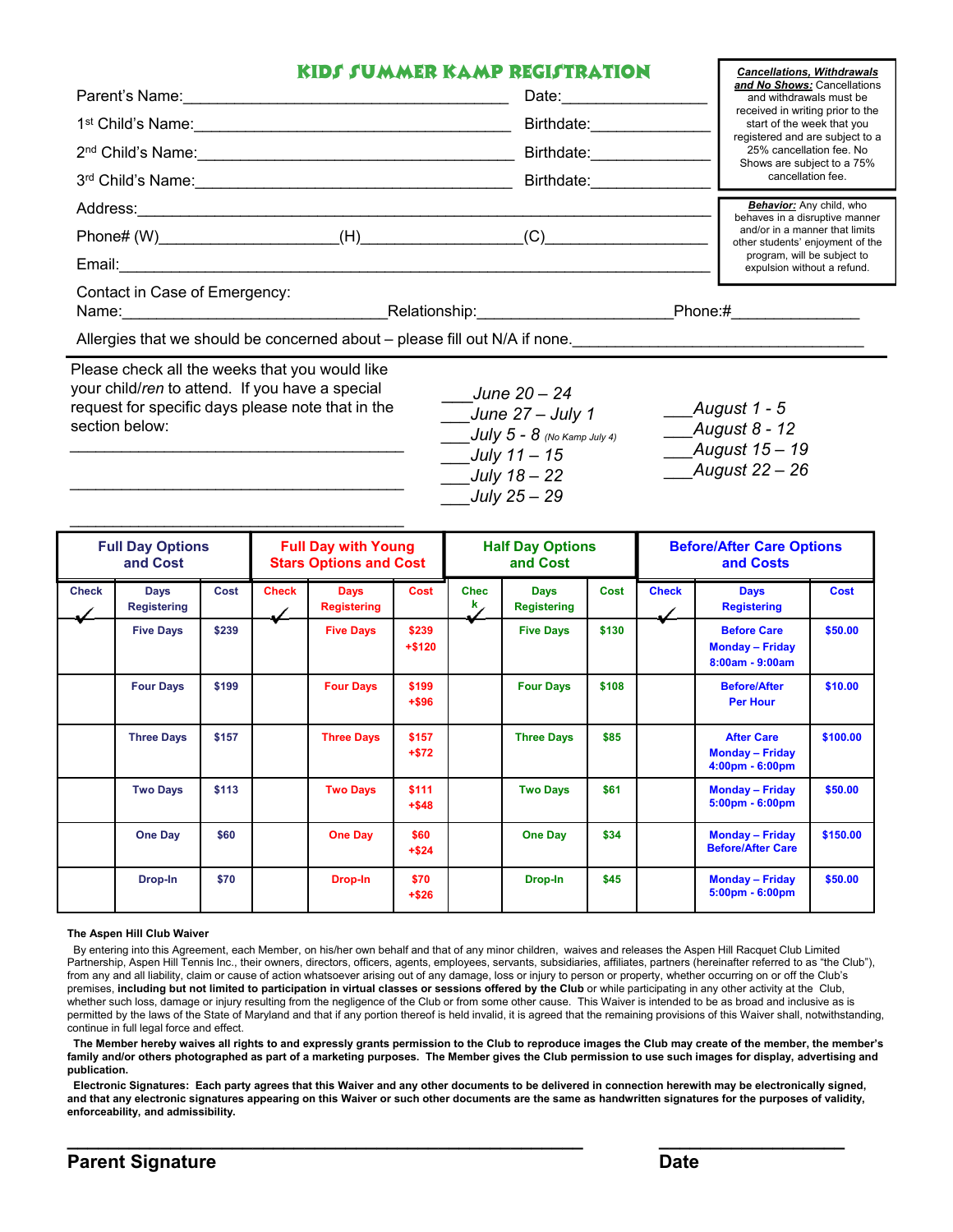

## *Aspen Hill Club Group Swim Lesson Program Kids Kamp Summer 2022*



**Please select the Session Dates, Swim Level, and the Lesson Times that you would like to register your child:**

| Student Name and Age | Parent Name         |
|----------------------|---------------------|
| Email Address        | <b>Phone Number</b> |

## Program Session Dates:

 $\Box$  Monday, June 20 - August 26

## *4 Lessons per week at \$55/weekly or \$15 per lesson*

| Camp      | Monday            | Tuesdav           | Wednesday         | Thursday          |
|-----------|-------------------|-------------------|-------------------|-------------------|
| Kids Camp | $12:45 - 1:15$ pm | $12:45 - 1:15$ pm | $12:45 - 1:15$ pm | $12.45 - 1.15$ pm |

**If you would like to add a swim lesson to your child's day at camp – check the week(s) your child is registered and simply select the days you would like for your child to take a swim lesson. Camp counselors will be in charge of ensuring your child is taken to their lesson at the correct day and time. Space is short – so sign up now! All levels are welcome! Please fill out the form below and check the choice of class(es). If you want only select days; circle the days you would like your child to participate.**

| June 20 - 23               | Mon. | Tues. | Wed. | Thurs. |
|----------------------------|------|-------|------|--------|
| June 27 – June 30<br>ப     | Mon. | Tues. | Wed. | Thurs. |
| July $5 - 8$ (3 days only) |      | Tues. | Wed. | Thurs. |
| July 11 - 15               | Mon. | Tues. | Wed. | Thurs. |
| July 18 - 22<br>❏          | Mon. | Tues. | Wed. | Thurs. |
| July 25 - 29<br>⊔          | Mon. | Tues. | Wed. | Thurs. |
| August $1-5$               | Mon. | Tues. | Wed. | Thurs. |
| August $8 - 12$<br>u       | Mon. | Tues. | Wed. | Thurs. |
| August 15 - 19             | Mon. | Tues. | Wed. | Thurs. |
| August 22 - 26             | Mon. | Tues. | Wed. | Thurs. |

I have read and understand the above policies and authorize payment by signing this form.

SIGNATURE:\_\_\_\_\_\_\_\_\_\_\_\_\_\_\_\_\_\_\_\_\_\_\_\_\_\_\_\_\_\_\_\_\_\_\_\_\_\_\_\_\_\_\_\_ DATE:\_\_\_\_\_\_\_\_\_\_\_\_\_\_\_\_\_\_